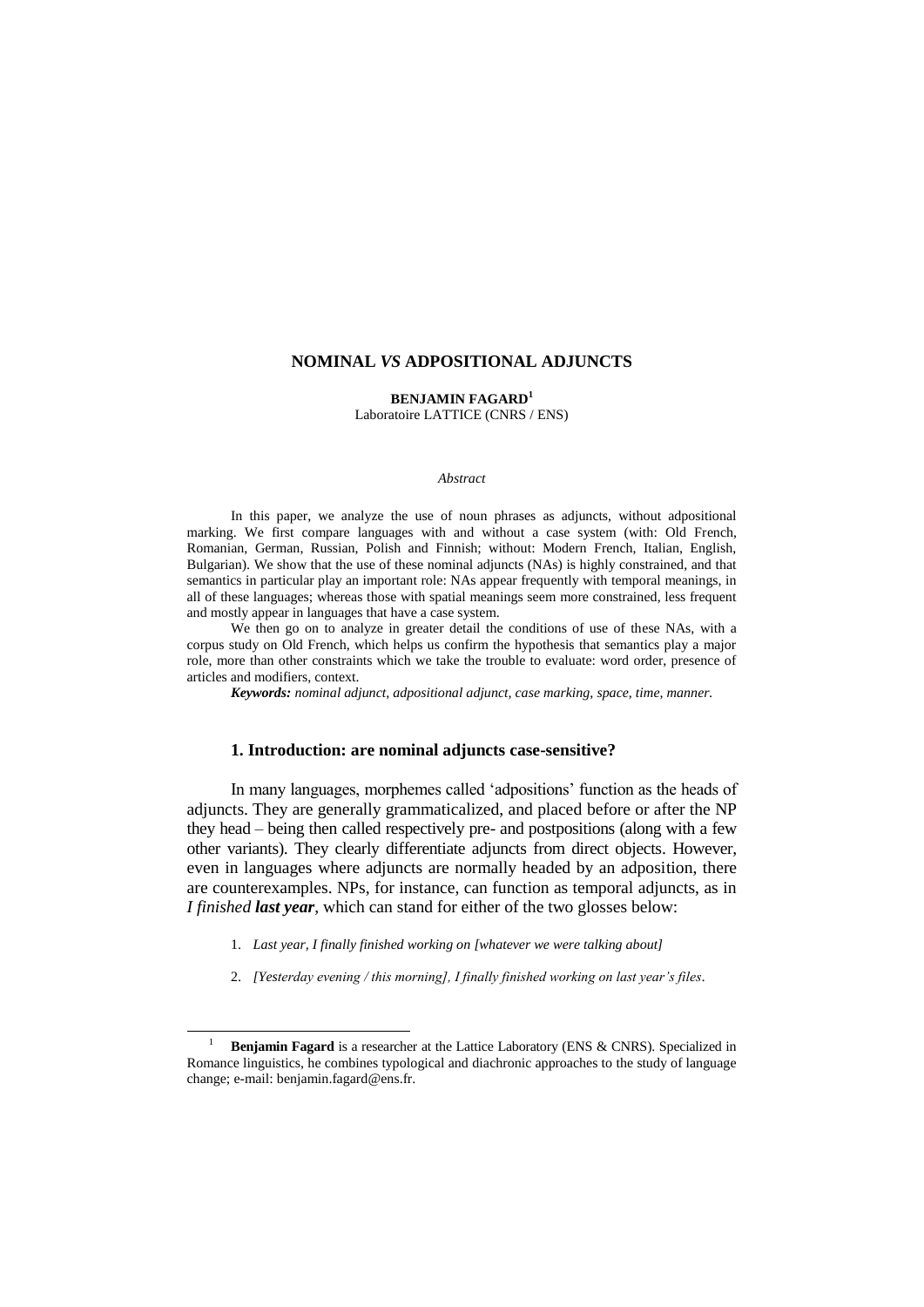The elements in square brackets are thematic elements, which the context normally provides: thus, in context, there is rarely any ambiguity. Still, it is important to note that this kind of construction, which we will call "nominal adjunct" (NA), is *per se* ambiguous. The research question we address in this paper is the following: what license these constructions?

We will try to answer this question with a contrastive and diachronic study. First, we will compare languages which have a case system with other languages, which do not have one. This will allow us to evaluate the impact of case marking on the use of NAs. We will show that there is no clear-cut opposition, since case-marking does not always allow them, while the absence thereof does not impede their use. Still, there is a clear tendency for languages without case marking to restrict NAs to temporal uses (see Kahane 2010; these are the largest group of NAs in English, cf. Larson 1985, Quirk et al. 1985: 526), while languages having case marking tend to avoid adpositional adjuncts (or AAs) for temporal uses.

Secondly, having shown that case marking does play an important part in these constructions, we will study more closely the case of Old French, which is particularly interesting because it has minimal case marking – only two cases exist, one, marked, mostly used for subjects (and all functions linked to the subject) and one, unmarked, for all other uses, including those usually associated to the marked case. It is thus half-way between languages with and without case marking. The comparative study of Old and Modern French will also enable us to detect the impact of the loss of case-marking on NAs.

# **2. Nominal adjuncts in languages with and without case marking**

The goal of this first section is to describe<sup>2</sup>, from a contrastive point of view, the phenomenon of *NAs* which we outlined in the introduction (and which has not yet, to our knowledge, been studied in a typological perspective). The languages taken into consideration here are all European, and mostly Indo-European: the perspective is thus rather *contrastive* than typological, but this is only the first stage of our research. Where possible, we compared pairs of closely related languages, one with and one without case marking. The languages we studied are listed in *Table 1* below.

 $\overline{a}$ 

<sup>&</sup>lt;sup>2</sup> The data were gathered in three phases: philological research, discussion with native speakers and internet search of all constructions under study (in order to evaluate the relative frequency of each one). I wish to thank here all speakers who helped me: E. Havu, J. Zlatev, A. Kopecka, A. Mardale, C. Scarlat, M. Cerati, F. Zinelli, C. Coy, P. Koch, D. Marzo, K. McClure, J. Komater, D. Golossov, not to mention anonymous travellers who willingly answered my questions on their native language in various countries.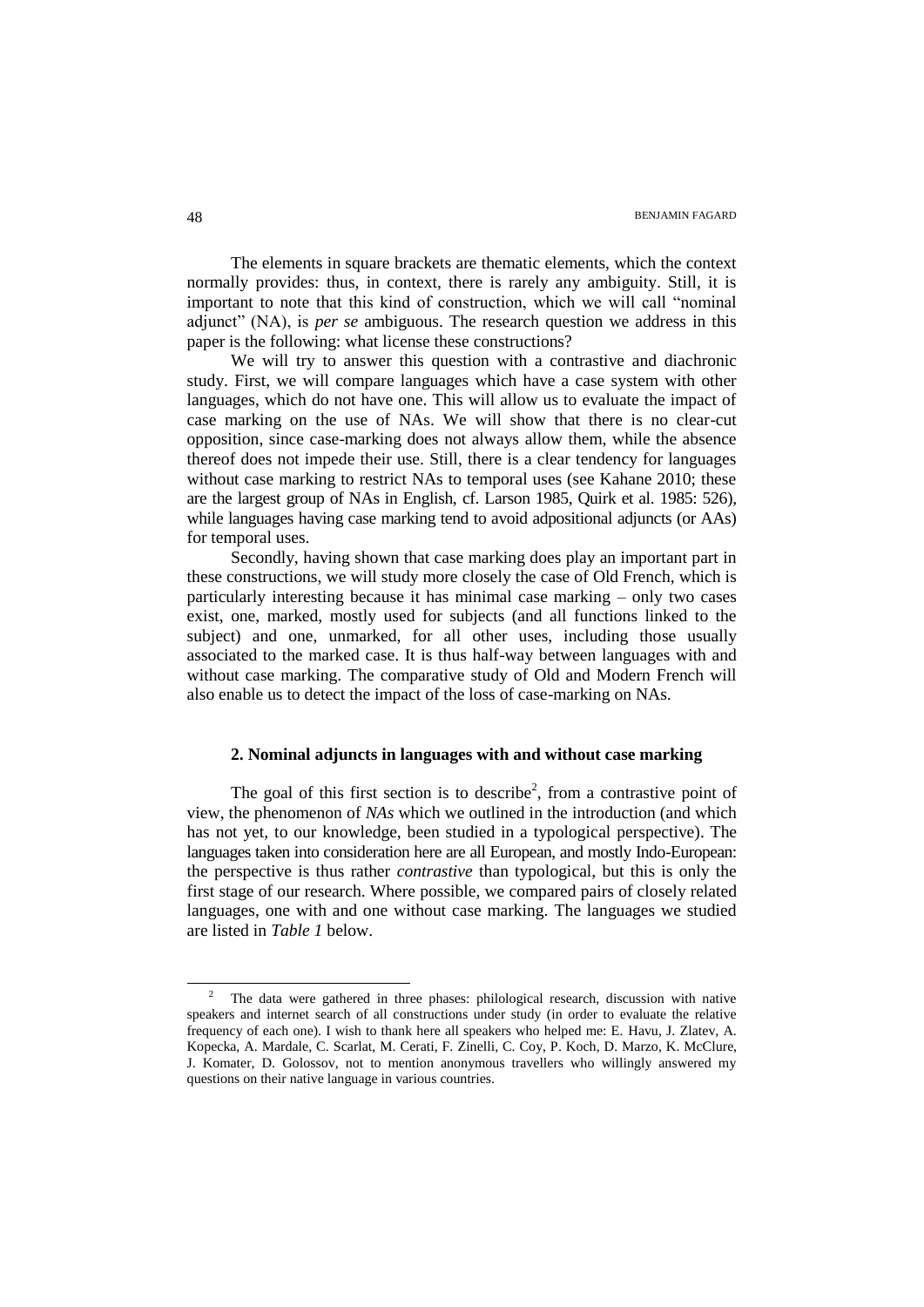$\overline{a}$ 

*Table 1*

| Sample of languages selected for this study |  |  |
|---------------------------------------------|--|--|
|---------------------------------------------|--|--|

| Language group | with case marking (number of cases) | without                |
|----------------|-------------------------------------|------------------------|
| Romance        | Old French (2), Romanian (4)        | Modern French, Italian |
| Germanic       | German (4)                          | English                |
| Slavic         | Polish $(6)$ , Russian $(6)$        | Bulgarian              |
| Finno-Ugric    | Finnish $(12-16)$                   |                        |

# *2.1. Syntactic and semantic ambiguity*

The existence of NAs in languages with case marking is not surprising: our hypothesis is that the frequency of NAs (very low e.g. in English, according to Boisson 1998: 217) and their freedom of use depends partly on the complexity of the case system; with a more complex case system should come more frequent and freer NAs.

Our sample of languages allows us to test this hypothesis, since they range from zero (Modern French, Italian, English and Bulgarian) to twelve cases (Finnish – which actually has somewhere between twelve and sixteen cases<sup>3</sup>).

The first step in the study of such constructions is to see to what extent they are homogeneous. Examples 3 to 5 below show that their semantics vary to a great extent, from time (3) to space (4), to manner (5) (see Larson 1985 and for Old French Buridant 2000: 101-103):

- 3. *il chevaucha le premier jor jusqu"à un suen chastel* (*La mort Artu*, p. 55) "**(On) the first day**, he rode to his castle"
- 4. *A tant es vous un cevalier Qui le cemin venoit vers ex* (*L"âtre périlleux*, v. 2851) "There came a knight, coming towards them **on the path**"
- 5. *Il sunt le grant pas dedenz l"encloistre entré* (*Vie de St Thomas Becket*, v. 5459) "They **quickly** went into the enclosure".

These three types of NAs are not equally represented in the sample languages; in particular, they do not appear as freely or as frequently in languages without case marking. In order to determine the degree of freedom of NAs, we used test-sentences and checked their behavior concerning the following criteria: word order (see Thompson & Longacre 1985: 172), definiteness, presence of modifiers (quantifiers or adjectives) and semantics. We tested temporal and spatial adjuncts, leaving aside for now the manner adjuncts, which are certainly interesting but very rare, even in languages with case marking.

We chose not to consider Vocative as a case. In Finnish, some postpositions are sometimes counted as case markings. In Romanian, Nominative-Accusative and Genitive-Dative respectively are generally homonymous.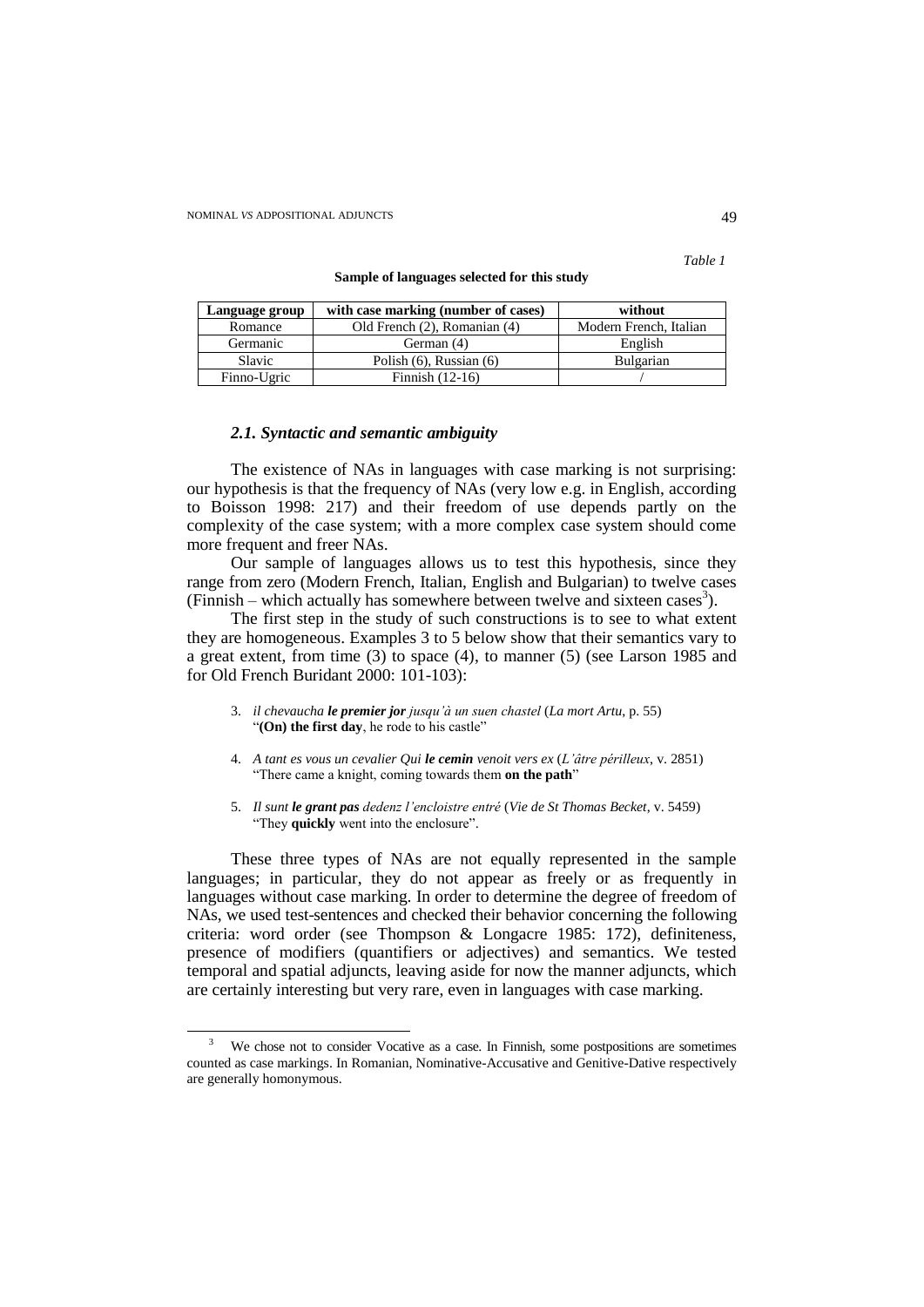## *2.2. Temporal adjuncts*

We set up a test-sentence with two variants (*a.* and *b.*, below), in order to compare the strategies languages use to introduce a temporal adjunct in a sentence. These adjuncts can be marked by case, headed by an adposition, be both marked by case and headed by an adposition, and they can also have no mark whatsoever (at least on the surface level). The test-sentence is as follows:

*(a) he slept all day (b) he didn"t sleep all night.*

The presence (or possible use) of the modifier *all* should facilitate the use of NAs. We looked for equivalents of (a) and (b), with nominal or  $(a')$  and  $(b')$ adpositional adjuncts, in each language:

- *a". he slept all through the day*
- *b". he didn"t sleep all through the night.*

As we can see in *Table 2* below, there is a clear difference between languages with and without case marking: temporal adjuncts can take both forms (NA and AA) in languages without case marking, whereas languages with case marking clearly have a preference for temporal NAs. Note that AAs are often grammatically correct in those languages, but often felt as awkward by speakers, and simply not used, or rarely so.

*Table 2*

|                                                           | <b>Number of cases</b> | <b>NAs</b> |    | AAs |  |
|-----------------------------------------------------------|------------------------|------------|----|-----|--|
| <b>Temporal adjuncts</b>                                  |                        | а.         | n. | а.  |  |
| English, French, Italian, Bulgarian                       |                        |            |    |     |  |
| Old French, Romanian, German,<br>Polish, Russian, Finnish | $2 - 16$               |            |    | -   |  |

**Use of temporal NAs and AAs (sentences (a) and (b))**

Our data seem to indicate that these constructions are generally quite free to move about in the sentence, and that the presence of the definite article and of modifiers or deictics (*every, first, this*) make the use of NAs easier. However, NAs can be licensed even without these facilitating elements.

## *2.3. Spatial adjuncts*

We now turn to spatial adjuncts. The test sentences we use for this part of the study are  $(c)$ ,  $(d)$  and  $(e)$  below: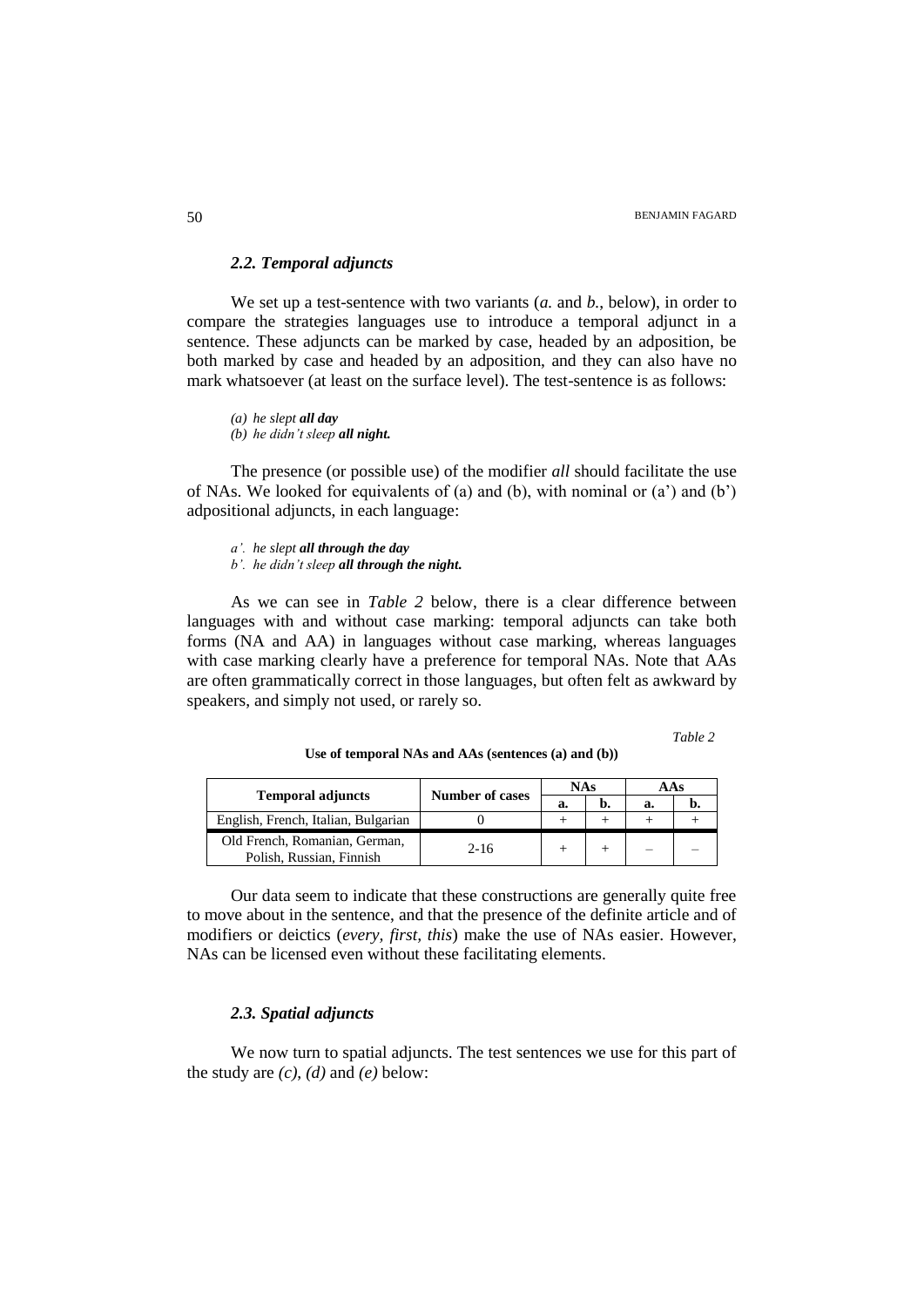#### *(c) he came the long way*

- *(d) he took the highway*
- *(e)* he came **through the woods**.

As we can see in the case of English, these sentences sometimes contain neither AAs nor NAs: sentence (d), in English, contains what could syntactically be considered a direct object. We looked for equivalents of these sentences with NAs, AAs (c') and other complements:

*c".* % he came **the long way round**.

The results show that the use of spatial NAs is much more restricted than it was for temporal adjuncts (see *Table 3*). Their use is not always licensed, even in languages with a case system; and when it is, constraints of word-order, of definiteness and of presence of modifiers apply. In languages which have no case marking, the use of spatial NAs is possible, but very rare.

*Table 3*

| <b>Spatial adjuncts</b>    | Cases     |        | <b>NAs</b> |        |        | AAs or other |                |
|----------------------------|-----------|--------|------------|--------|--------|--------------|----------------|
|                            |           | c.     | d.         | е.     | c.     | d.           | е.             |
| English                    |           | $^{+}$ |            |        | $^{+}$ | $^{+}$       | $^+$           |
| French, Italian, Bulgarian |           |        |            |        | $^{+}$ | $^{+}$       | $^+$           |
| Old French                 | ി         | $^{+}$ | $^{+}$     |        | $^{+}$ |              | $\overline{+}$ |
| Romanian                   |           |        |            |        | $^{+}$ | $^{+}$       | $^{+}$         |
| German                     |           | $^{+}$ |            |        |        | $^{+}$       | $\overline{+}$ |
| Polish                     | 6         | $^{+}$ | $^{+}$     | $^{+}$ | $^{+}$ |              | $^{+}$         |
| Russian                    | 6         |        |            | $^+$   | $^{+}$ | $^{+}$       | $\overline{+}$ |
| Finnish                    | $12 - 16$ | $^{+}$ | $^+$       |        |        | $^{+}$       | $^+$           |

**Use of spatial NAs (sentences (c), (d) and (e))**

There is a notable difference between the three sentences: sentence *(c)* can be expressed with NAs in four languages, sentence *(d)* in three, sentence *(e)* only in Polish and Russian.

In conclusion of this section, these data enable us to make the following hypotheses:

- a. unlike that of *temporal* NAs, the use of *spatial* NAs is more or less restricted to languages which have case marking;
- b. even in languages with a complex case system, these constructions are highly constrained and highly idiomatic – they vary greatly from one language to the other, even between closely related languages (see Polish and Russian, in our sample);
- c. the presence of case marking clearly has an impact on the use and frequency of NAs, but the relationship between these two elements (case marking and NAs) seems to be quite complex.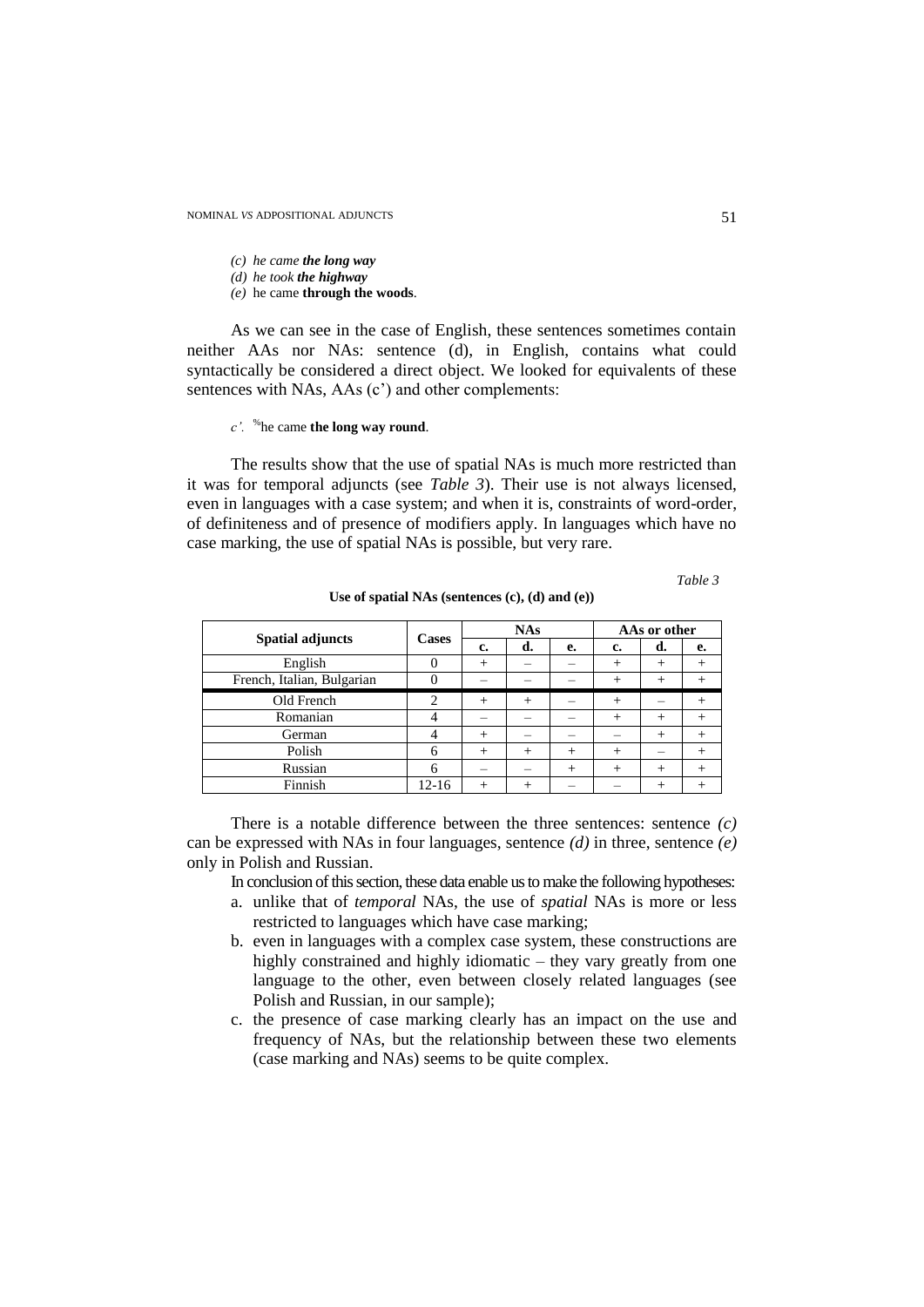An important point in that respect is that the complexity of the case system does not correlate directly with the frequency of spatial NAs. The case of Old French is particularly striking: though its case system is minimal, it has (in our Data) more spatial NAs than German, Romanian and Russian, and as many as Finnish! In order to solve this mystery, we will take a closer look, in the next section, at Old French. It should also help us see the respective weight of the different constraints we showed play a role in the use of NAs.

### **3. A closer look: NAs in Old French**

The goal of this section is to try to understand why Old French so readily accepts the use of NAs, and to determine the importance of various constraints bearing on their use. These constraints are morpho-syntactic (word order, case marking, presence/absence of modifiers) and semantic (i.e. of the noun heading the noun phrase) in nature (see Boisson 1998). To do so, we designed a corpus study with three different corpora, which we describe in detail in section 3.1 below.

## *3.1. Corpus and methodology*

Our goal here was to determine a) the overall frequency and diversity of NAs, as compared to AAs; and b) their precise conditions of use. In order to do this, we defined three corpora, using them for different tasks.

The first corpus is quite short (30 000 words); it consists of part of the *Suite du Merlin*. We used it to look manually for all NAs, in order to spot different types of NAs existing in Old French. The second corpus is larger (150 000 words); it consists of three texts of the  $12<sup>th</sup>$  and  $13<sup>th</sup>$  centuries, pertaining to different genres: epic (*Chanson de Roland*), novel (*La mort le roi Artu*) and historical (*Mémoires*, Commynes). We used this second corpus to study all occurrences of three nouns, which appear both in AAs and NAs: *part* "place, region"*, jor* "day" and *chemin* "path". The choice of these nouns was guided by their frequency and semantics: *part* is exclusively spatial, *jor* exclusively temporal, and *chemin* has both spatial and manner uses. The third corpus is much larger (3 million words), and consists of the whole BFM database (see Reference section). We used it to carry a *quantitative* analysis of AAs vs NAs.

## *3.2. Case marking*

In Old French, which has two cases (Object and Subject), NAs systematically appear with the Object Case. A similar construction with the Subject Case necessarily receives a different interpretation, as in (6) below: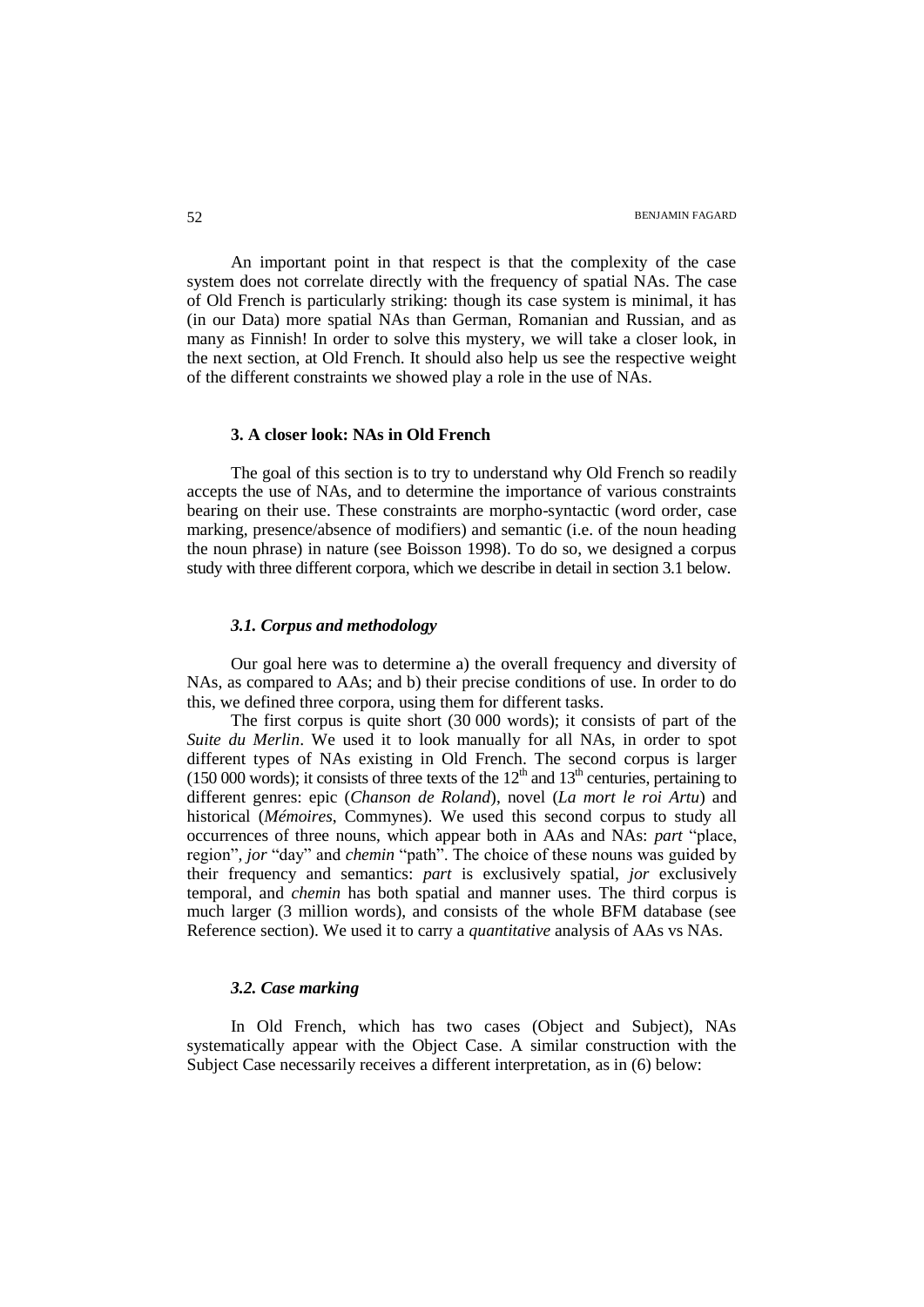6. *uns jors venra, fiers et estous, qui bien nos vengera de tous* (*Eracle*, v. 5583) "one day will come, bold and fierce, which will avenge us all".

The data presented in the previous section show that likewise, in the languages of our sample with case marking, NAs never appear with the Nominative.

#### *3.3. Semantics*

One characteristic of NAs clearly separates them from adpositional phrases: in Old French, at least, they never constitute a paradigm, since only one case is available for these constructions. Adpositional phrases, on the other hand, often constitute a paradigm, sometimes quite a large one. The use of different adpositions, simple or complex, enables the speaker to express a variety of meanings, even remaining in a given semantic domain, while leaving the rest of the sentence unchanged, as (7) below demonstrates for the temporal domain:

7. *{during / in / in the course of / until / since …} the year 1968.*

Since there is apparently only one realization possible for each NA, its semantics should depend mostly on the context – even more so than for AAs, which are already quite dependent on context for semantic interpretation. Our corpus study confirms this hypothesis, for all types of NAs: as we will see, spatial ones systematically take on meanings of goal (including fictive motion, cf. Talmy 1996) or location, while temporal ones only take on meanings of localization or duration, to the exclusion of all other meanings.

## *3.3.1. The noun part in NAs and AAs*

The construction *cele part* appears in NAs with two distinct meanings: localization  $(8)$  and goal –  $(9)$  fictive motion and  $(10)$ , metaphorical:

- 8. *cele part cuidoit il bien trouver ses anemis* "**there**, he thought, he would find his enemies" (*La suite du Merlin*)
- 9. *Eneas garda cele part* "Eneas looked **his way**" (*Roman d"Eneas*, v. 9230)
- 10. *Ses cuers adés cele part tire ou la reïne se remaint.* "His heart pulled him to where the queen was" (*Chevalier de la charrette*, v. 4692).

When it appears in AAs, the meanings of those adjuncts are more varied and precise. The prepositions used in those constructions are *de* "of,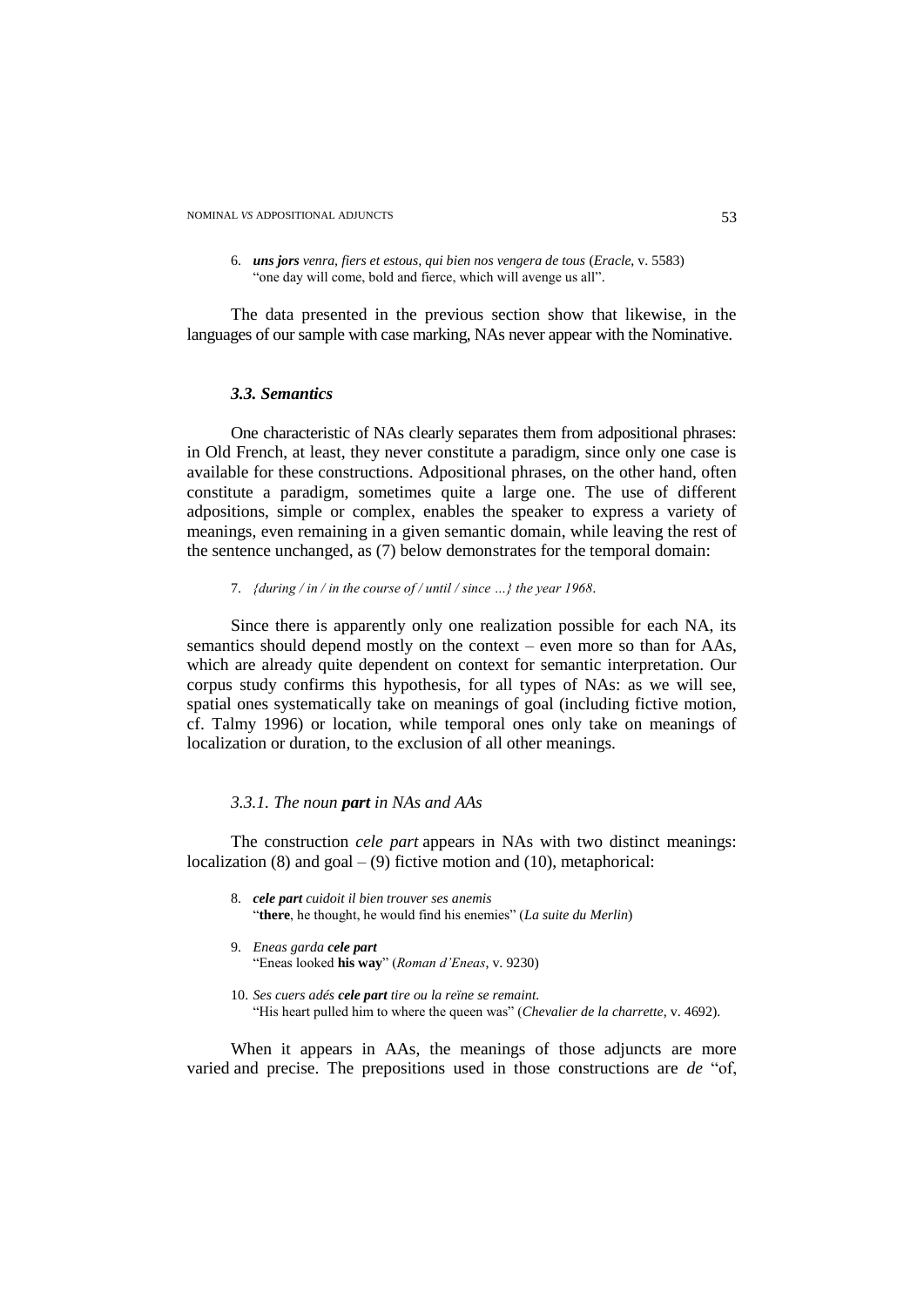from"*, à* "at"*, de vers* "from"*, par* "by, through"*, devers* and *vers* "towards, around", or *en* "in, into". The meanings include localization (*par tut la part* "in the whole region") and goal (*devers cele part* "in that direction") but also other meanings such as inclusion (*en la part doree*, (11)):

11. *si se tret en la part doree de sa meson* "She goes **into the golden part** of her house" (*Roman de la Rose*, v. 6090).

## *3.3.2. The noun jorn in NAs and AAs*

The same remarks can be made concerning adjuncts formed around the noun *jorn*. NAs with *jorn* are quite frequent, as we shall see, but they exclusively take on meanings of temporal localization and duration, as in (12-13):

| 12. Entur midi chantout sa messe <b>chascun jur</b>                         |  |
|-----------------------------------------------------------------------------|--|
| "Around noon, each day, he sang mass" (Vie de saint Thomas Becket, v. 3901) |  |

13. *Dure bataille, fort estur demenerent trestuit le jor* "They fought **the whole day** a hard and fierce battle" (*Tristan,* Thomas, v.776).

AAs formed on the same base have more varied meanings: besides temporal localization and duration, *jor* can indicate the *terminus ad quem* (14) or the *terminus a quo*, with various meaning nuances:

14. *Si nus çó ne mustrums devant le jur, de felenie purrum estre chalengiez.* "If we do not show them **before the (next) day**, they can charge us with treachery" (*Quatre livres des Reis,* p. 187).

## *3.3.3. Conclusion*

This analysis was conducted with four nouns in all: *part, voie, chemin* and *jorn*. *Table 4* below shows the variety of adpositional phrases containing these nouns, in the three texts of our second corpus (*Roland, Artu, Mémoires*).

### *Table 4*

| Text        | Roland                       | Artu                | <b>Mémoires</b>                                 |
|-------------|------------------------------|---------------------|-------------------------------------------------|
| Part        | à. de                        | à, de, en           | à, de, en                                       |
| voie/chemin | en, enmi                     | a, en, par, hors de | a, en, par                                      |
| Jorn        | puis, ultre, tresqu'a, a, de | de, en, dedenz, des | à, puis, auparavant,<br>par, avant $(11$ types) |

**AAs containing the nouns** *part, voie, chemin* **and** *jorn***, in corpus 2**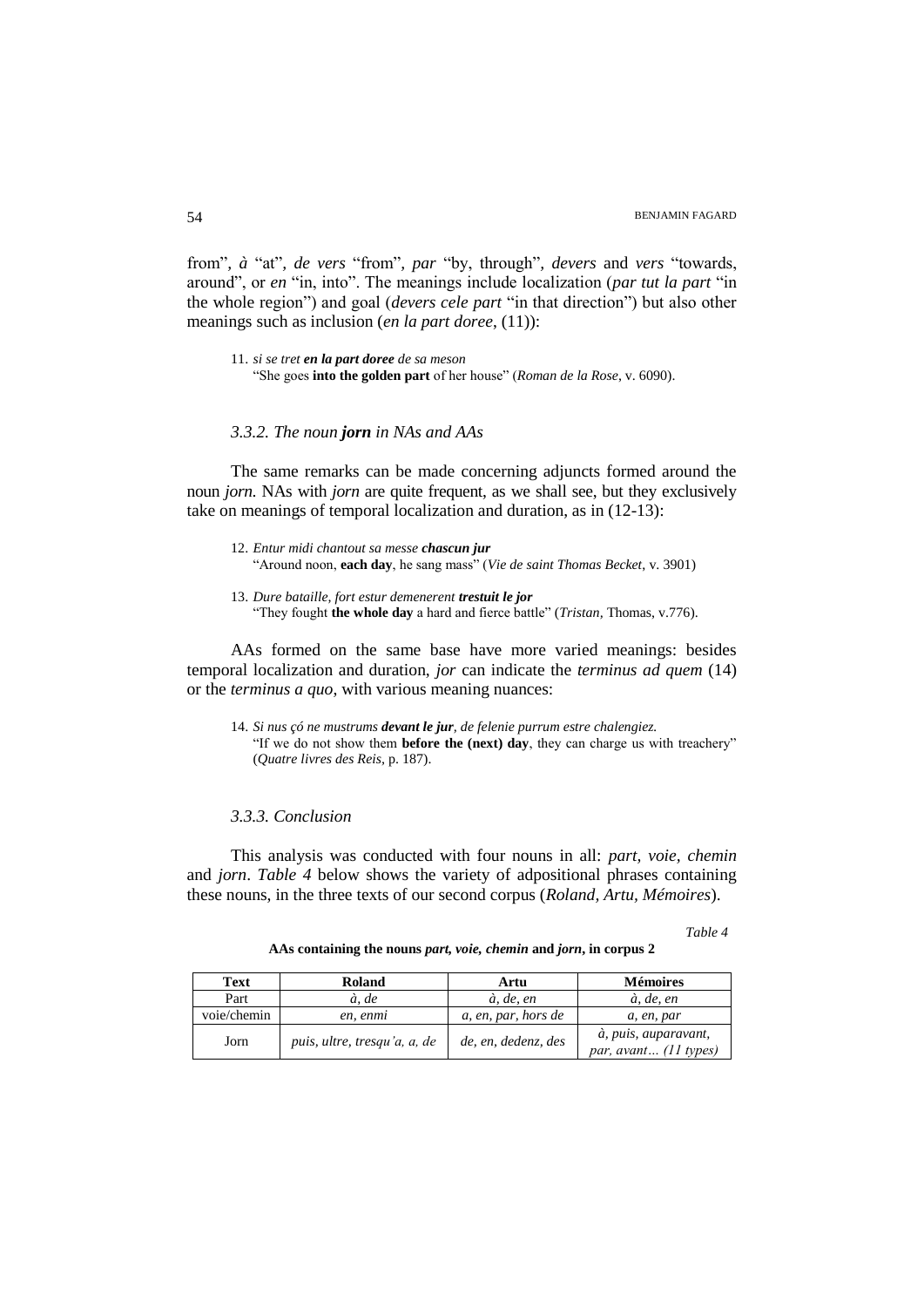The use of these nouns as NAs is therefore not due to the impossibility to use them in adpositional phrases.

### *3.4. Frequency of NAs and AAs*

From what we have seen of their limited semantic scope, we could expect NAs to be less frequent than their adpositional counterparts. The use of the adjuncts studied in the previous section shows that this is not always the case. Semantics seem to play a role, but in quite a different way: while spatial adjuncts tend to be AAs, temporal adjuncts tend to be NAs (*Table 5*). In fact, in this corpus, for the nouns *voie, chemin* and *jor*, temporal uses make up almost 95 % of the occurrences.

*Table 5*

**The nouns** *voie, chemin* **and** *jor* **in AAs vs NAs, in corpus 2**

| <b>Noun</b>  | <b>Adjunct type</b> | <b>Roland</b> | <b>Artu</b> | <b>Mémoires</b> | <b>Total</b> |
|--------------|---------------------|---------------|-------------|-----------------|--------------|
| voie, chemin | AAs                 |               |             |                 | 22           |
|              | NAs                 |               |             |                 | 10           |
| Jor          | AAs                 |               | 60          |                 | 84           |
|              | NAs.                |               | 17          |                 | .56          |

## *3.5. Word order*

The tests we ran on our data show that word order does not act as a strong constraint on NAs. We studied the preverbal *vs* postverbal use of NAs in *part* and *jorn*. Most occurrences appear in post-verbal position (150 out of 191 for *part*, 94 out of 145 for *jorn*), but more than a fourth of occurrences are preverbal. NAs can even appear in sentence-initial position (as in (1)); we counted these occurrences as preverbal.

The fact that position varies seems enough to discard position as a primary factor in the use of NAs. We have to add, though, that preverbal occurrence of NAs seems to be a marked position, i.e. with topicalization; the best translation of (8) would thus be "for **that is where** he thought …".

#### *3.6. Context of use: NAs and main verbs*

The distribution of NAs and the way they combine (or not) with main verbs seems to be a much better indication of what constraints might bear on those constructions. In this respect, temporal and spatial adjuncts behave very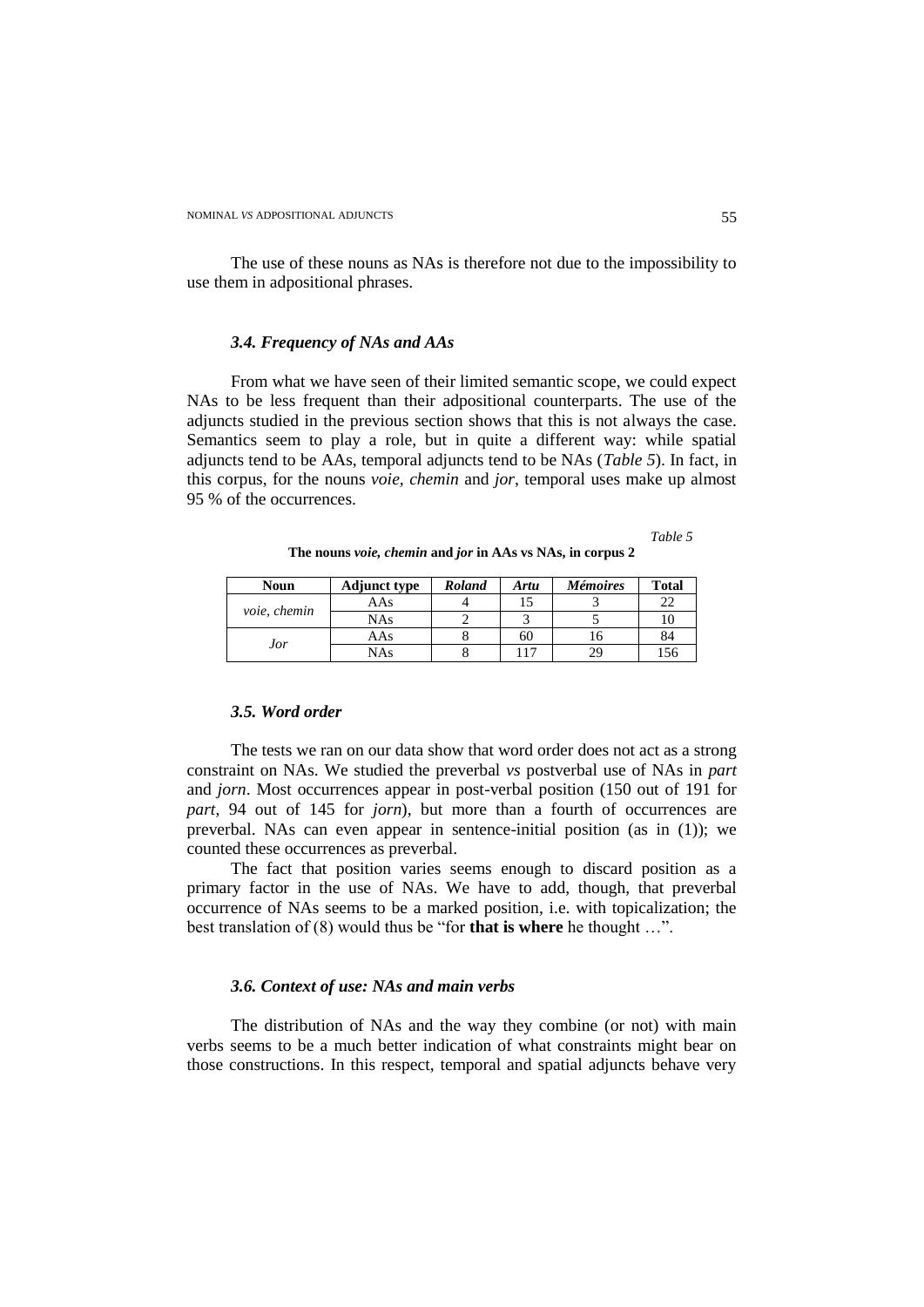differently: while temporal adjuncts are quite free to combine with any type of verb, spatial (and manner) adjuncts only combine with certain types of verbs.

We studied, on corpus 2, the use of each type of adjunct with main verbs, classing the verbs in broad semantic categories: movement, localization, state, opinion, action, etc. The categorization we used for verbs is quite heuristic, but it served our purpose. It showed, as we can see in *Table 6*, that spatial adjuncts only occur with movement and localization verbs, including verbs of fictive motion (*regarder* "look", for instance). Manner adjuncts only combine with movement verbs. Temporal adjuncts, though, combine with a variety of verbs: action verbs (*bailler* "entrust", *ferir* "hit", etc.), state verbs (*demourer* "remain", etc.), opinion verbs (*estre avis* "think"), etc.

*Table 6*

**Main verbs in clauses with different NAs in corpus 2**

| <b>Type of NA</b> | verbs it combines with in the corpus                        |
|-------------------|-------------------------------------------------------------|
| Temporal          | avenir, bailler, chevaucher, deffaire, demourer (23 types)  |
| Manner            | s'en aler, chevaucher, venir, laisser courre, s'en retorner |
| Spatial           | aler, amener, chevaucher, courir, demourer (23 types)       |

We repeated this test on a greater scale, using corpus 3, counting all verbs which combine with NAs formed on the noun *part*. The results are a little different, as shown in *Table 7*, since there are a few verbs of action (*crier* "shout", *oïr parler* "hear (someone talking) about") or other types of verbs (e.g. *connaître*  "know, recognize"). Still, movement verbs are much more frequent than any other type of verb: they make up approximately 90 % of the main verbs combining with spatial adjuncts.

*Table 7*

**Main verb of the clauses containing NAs with the noun** *part***, in corpus 3**

| <b>Number of occurrences</b> | Verbs                                                      |
|------------------------------|------------------------------------------------------------|
|                              | aller, venir, torner                                       |
| $\leq 10$                    | amener, (re)garder, corir, s'adrecer, s'en aller           |
|                              | aporter, avoir a faire, chevaucher (11 types)              |
| l occ.                       | anveier, approcher, arriver, assambler, avaler  (55 types) |

#### *3.7. NAs and modifiers*

We also studied the presence of modifiers. Our hypothesis was that the use of NAs was greatly facilitated when a modifier is present. Various types of modifiers can be found with NAs, as we can see in (15-17) below; mainly adjectives (15), demonstratives (16) and quantifiers (17):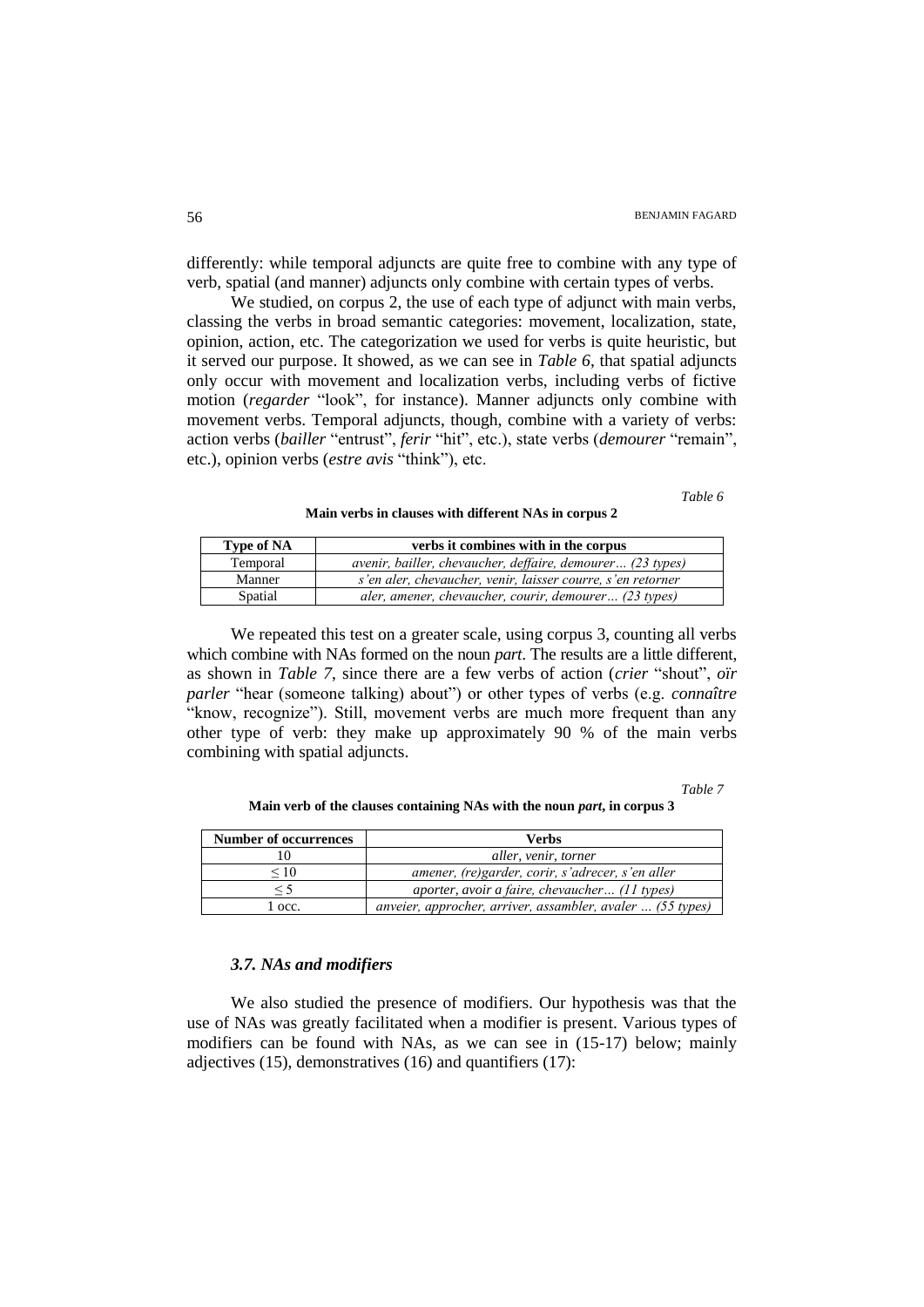- 15. *il arriverent le jor meïsmes en la terre de Bretaigne* "They arrived **the same day** in Brittany" (*La mort le roi Artu*, p. 253)
- 16. *A tierce, le jor de Noël, sont ilueques tuit asanblé...* "They met there at nine in the morning, **on Christmas day**" (*Erec et Enide,* v. 6636)
- 17. *Un jor el bois alez estoie …* "I went into the wood, **one day**…" (*Perceval le Gallois*, v. 3827).

A simple statistical analysis on corpus 2 showed that most NAs appear with at least one modifier, whatever its semantic type, as we can see in *Table 8*.

*Table 8*

*Table 9*

**Determiners and modifiers in NAs with** *voie, chemin, part***,** *jorn* **(corpus 2)**

| Noun in NA    | Text                    |                                                 |                                                   |  |  |
|---------------|-------------------------|-------------------------------------------------|---------------------------------------------------|--|--|
| <b>Roland</b> |                         | Artu                                            | <i>Mémoires</i>                                   |  |  |
| voie, chemin  | $\emptyset$ , ces       | le, son                                         | le, son                                           |  |  |
| part          | auel                    | quel, ceste, cele, nule                         | cele, quelque, nule                               |  |  |
| Jor           | le, chascun, tute, cest | celui, chascun, le, nul<br>$(10 \text{ types})$ | ce, chascun, le, nul,<br>tous, $\ldots$ (7 types) |  |  |

We ran the same test on the whole database for NAs formed on the noun *jor*. Results are quite similar, with a large range of articles and modifiers (*Table 9*).

Definite article alone (*le*) 85 with a modifier or cataphora 66<br>umeral 7 Indefinite article or Numeral 7<br>Demonstrative (alone) 21 Demonstrative (alone)  $+$  numeral  $1$ *tout* ("all, each") 33 No article or modifier 5 Total 218

**Determiners and modifiers in NAs with the noun** *jorn* **(corpus 3)**

Modifiers are therefore not mandatory in NAs: there are quite a few occurrences with no modifier whatsoever.

# *3.8. A closed paradigm?*

The texts of our database contain many NAs, and though most of them are formed on a core set of nouns (mainly *part, lieu, voie,* and *chemin*), other nouns can enter similar constructions, as shown in *Table 10*.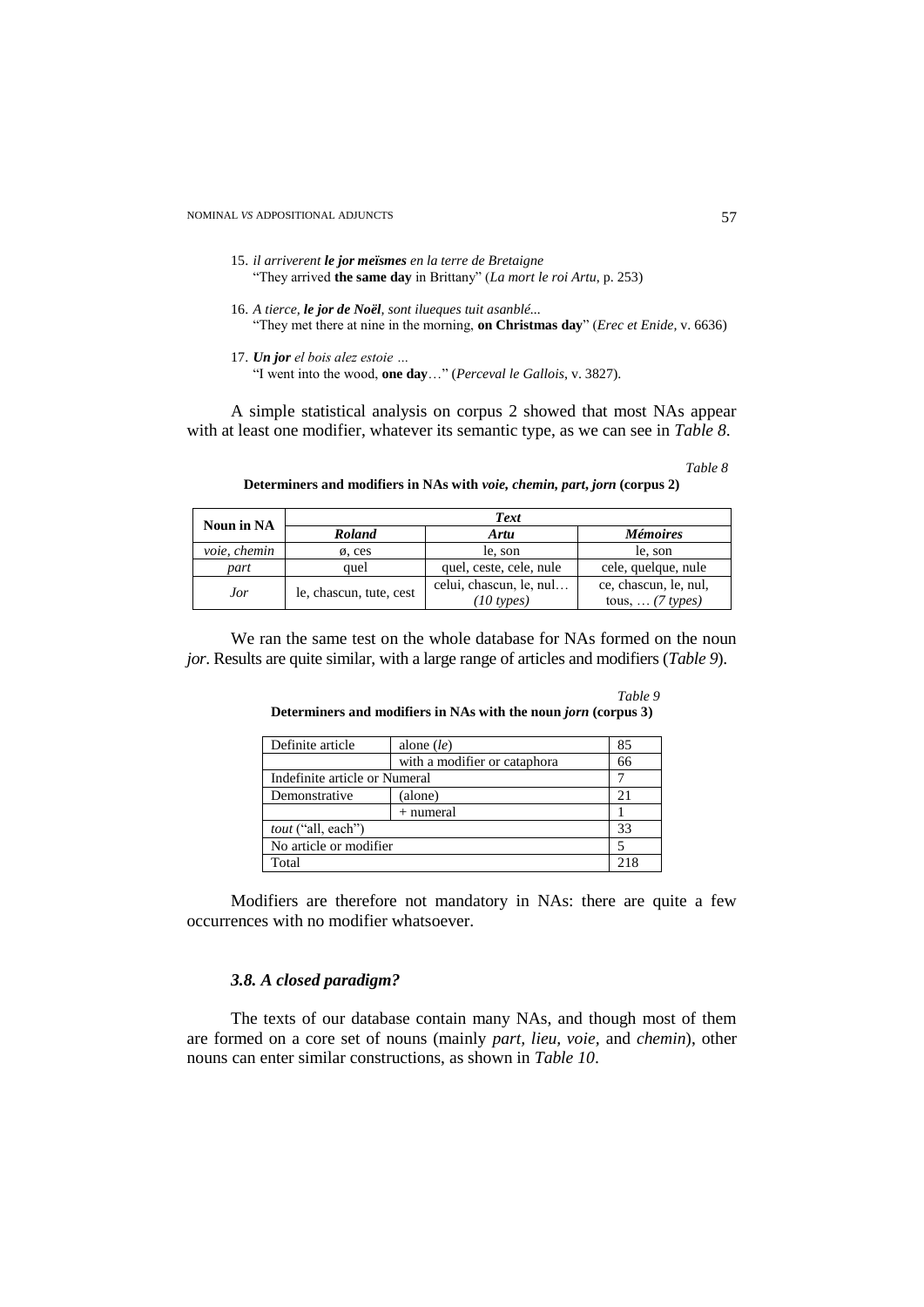#### *Table 10*

#### **Nouns forming NAs, in corpus 3**

| Semantic domain | <b>Nouns forming NAs</b>                                      |  |  |  |
|-----------------|---------------------------------------------------------------|--|--|--|
| Manner          | aleure, ambleure, oirre                                       |  |  |  |
| Space           | chemin, doit, lanche, liue, part, sentele, toise, valee, voie |  |  |  |
| Time            | aage, ans, eure, ier, jornees, jour, matin, nuit, pieche,     |  |  |  |
|                 | semainne, soir, tans                                          |  |  |  |

Though this list might not be exhaustive, it shows two things: on the one hand, it does not seem to be a closed paradigm; on the other, if we compare this list to that of nouns appearing in AAs, it is clearly more restrictive. For instance, we listed some of the nouns appearing in adpositional phrases headed by *par* "by, through", in our database (corpus 3): there are many more nouns than we could find in NAs: *leus, terre, contree, monde, vile, cité, palés, mer, rue, voie, sentiers, trace, chemin, riviere, porte, fenestre, mur, chans, forest, bois, montaingne, plaingne, vigne, vergier (24 types)*.

## **4. Conclusion**

To conclude, we wish to insist on the fact that, while the contrastive approach enabled us to show the (relative) importance of case marking, the corpus study allowed us to investigate various issues in this connection, such as case selection, semantics, frequency, word order, context of use (main verbs and modifiers) and paradigm. Here are the main points we hope to have made clear:

- NAs with temporal meaning are found even in languages without case marking; they are more frequent than AAs in languages with case marking.
- NAs with spatial or manner meanings are almost excluded in languages without case marking; even in languages with case marking, they are rare and idiomatic.
- There is no *one* constraint licensing the use of Nas, which results from the conjunction of an array of constraints. Some factors have a facilitating effect on the use of NAs: context (modifiers and main verbs), paradigm, word order (postverbal position) and semantics (the meanings available to NAs are quite limited).

The most striking result is the difference between spatial and temporal adjuncts, maybe due to the fact that temporal nouns are less likely to be interpreted as arguments of the verb, being much more abstract entities than spatial nouns. They thus do not need an adposition to indicate their function, as the semantics tell us they are to be understood as adjuncts. Example (1-2) would thus automatically be understood as *Last year, I finished [this or that]*; only a specific context allows it to be understood otherwise.